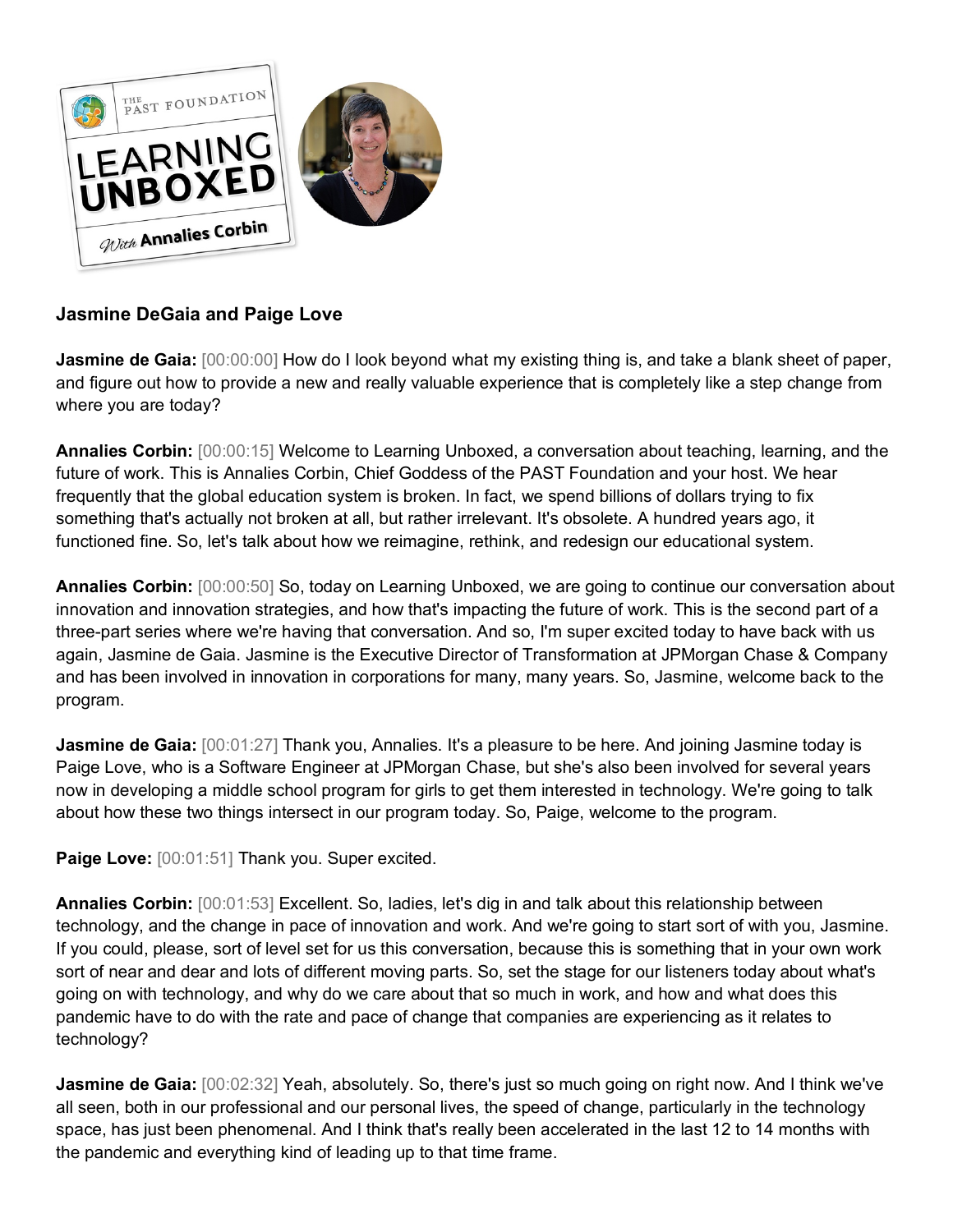**Jasmine de Gaia:** [00:02:54] And one of the things that will be interesting to dig into a little bit further as well is how we anticipate some of those changes to continue going forward and that this is this kind of a pivot point for a lot of the changes that we expect to see. But one of the things that even before the pandemic that was a focus area and is for many organizations as we think about transformation is the speed of change and the importance of keeping up with that. And I think that really is key for two reasons. One is there's a natural tipping point that we often see in terms of how quickly things happen.

**Jasmine de Gaia:** [00:03:32] And if an organization doesn't keep up, once you hit that tipping point, it's very hard for incumbents to then catch up, because the change and the pace of that change is so great that it's hard to catch up. And I think the second piece is really the speed of change on the consumer side. So, the consumer adoption is just so rapid these days that it also really accelerates and accentuates the need for that first mover advantage or being a super fast follower to be able to keep up with that pace of change.

**Annalies Corbin:** [00:04:04] Yeah. And I think we definitely see that with our younger population. They're so unafraid in many ways of technology that I have to wonder sort of the where or the how that some of those influences are pushing back that consumer push, the very young consumer pushback at organizations and companies. How does that then translate into the work that the companies are doing internally, A, just to keep up, but also, to sort of be out there on that sort of technological cutting edge, if you will? And so, Paige, how does what Jasmine is just talking about, as real concerns in terms of what's happening inside of her work, translate back to the specifics of the work that you do? Because I would imagine that these two things overlap all the time, if not multiple times a day, right?

**Paige Love:** [00:04:53] Right. It's very clear that we are going to have that technical skill gap in the future. And if we look at it today, even like with minorities and women, women are at 26% right now in the tech industry, and we're graduating at 19%. So, if you look right there, that's an issue. So, just the ability to bring these more diverse thoughts in these just different populations into technology, I mean, that's going to be huge for businesses to be successful and succeed in the future. So, that's very overlapping, especially now with being in the digital age, access to. So, when I go to schools and talk like some of these students don't have access to internet, and trying to address these needs for the workforce of the future, I think, is going to be huge.

**Annalies Corbin:** [00:05:38] Yeah. And how do you think about that? As you sort of step back and think about all the variety of different things that happen, Jasmine, in the industry, and you've been involved in technology, and transformation, and quite frankly, innovation, sort of at that sort of corporate and industry level for quite a bit of time. And I assume that through that journey, you've seen a number of different sort of components in issue.

**Annalies Corbin:** [00:06:03] So, how do you continue to keep the pace of innovation and sort of leverage that with what's available, what's not available, and also, the sort of the back filling the gap or the expectations that I assume that you can see on the horizon as it relates to Paige making reference to the fact that not everybody even has appropriate access to technology, to the internet? We're really seeing this play out right now in the pandemic as it relates to an equity issue, but long term, that's going to impact workforce. And how do companies prepare for that?

**Jasmine de Gaia:** [00:06:37] Yeah, it's a great question. And I think one of the things that we, certainly, at Chase, have been doing and many other organizations that are very committed to their transformation initiatives have been doing is adopting agile methodologies. And whether it's a formal framework of agile or the principles behind agile, I think that's really foundational in creating that mindset of how organizations can adapt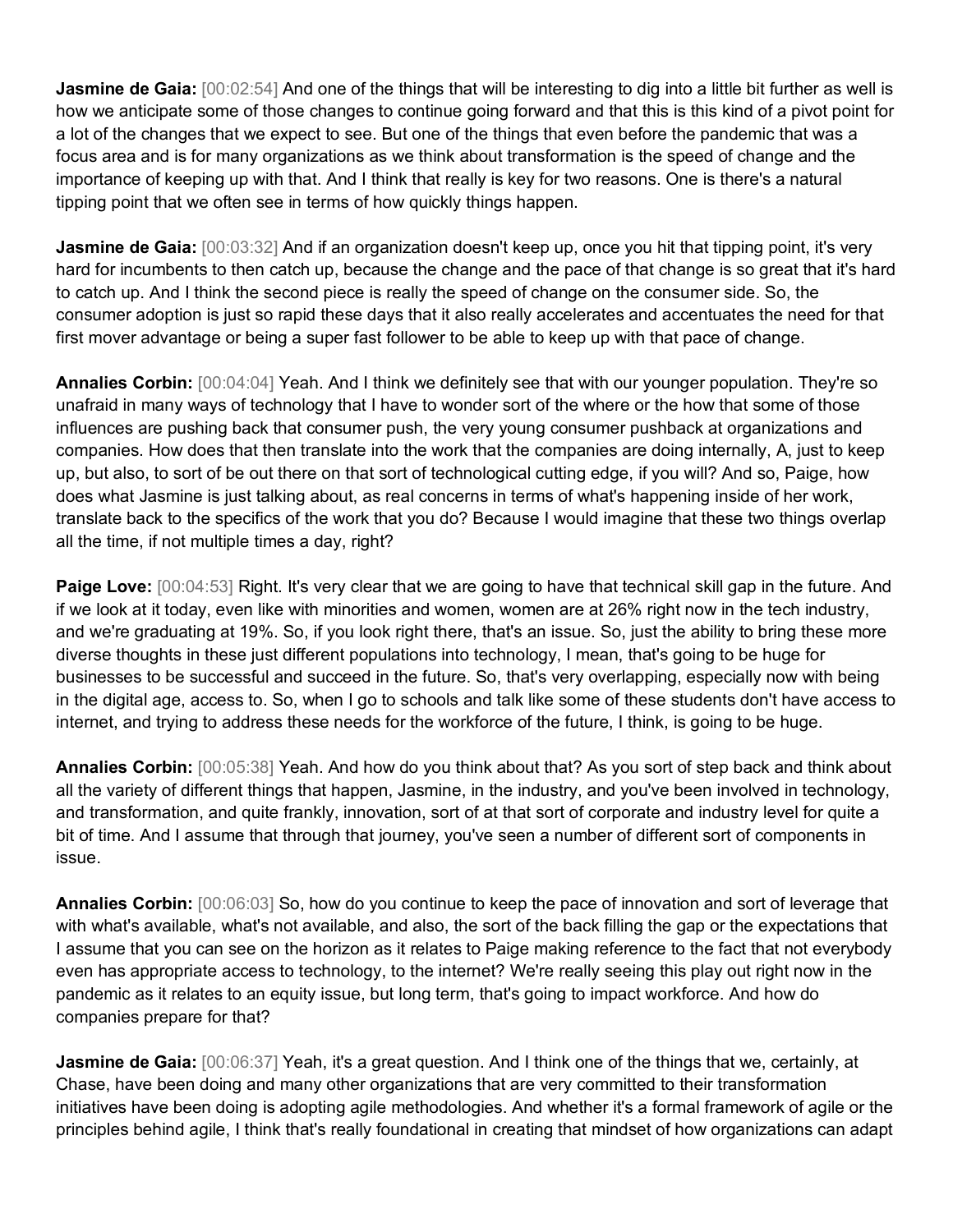to it. And one of the key components of that that we've really been very strong advocates of is this notion of continuous improvement.

**Jasmine de Gaia:**  $[00:07:08]$  So, always be open to the change to evolving your product and your practices, but also, this notion of, and we talk about this a lot, in that don't expect your first iteration to be perfect. And so, when you come into something, expecting that this is going to take half a dozen different iterations, it changes your mindset so that people are more open to, yeah, I didn't expect that to succeed the first time around, so I'm not going to take it personally that it didn't work. And so, this is just our second iteration and that becomes the new normal. And I think that really helps create that mindset and foster that innovation and transformation perspective to help accelerate that growth.

**Annalies Corbin:** [00:07:54] Yeah. And I think that is absolutely true. And one of the other interesting sort of, I guess, some individuals, classes of individuals, I guess, if you will, that I have found that Learning Unboxed seems to attract, and we have a fair number of entrepreneurs that I have interviewed over the course of this program, and interestingly enough, one of the things that they say over, and over, and over again is part of the success matrix for them, if you will, is the mindset of failure not just being okay, but more importantly, it's this amazing opportunity for us to learn and that we learn more through that.

**Annalies Corbin:** [00:08:30] And we certainly advocate for that at PAST all the time. So, it's great to sort of hear and see that at the corporate level, we're embracing the fact that we need those multiple iterations, and that it's okay, and that that mindset sort of shift, if you will, hide to ensuring that everybody who's participating can be part of the problem-solving process, I would assume.

**Jasmine de Gaia:** [00:08:55] Yeah. And I think that ties in well to, I'm sure you're very familiar with Dr. Carol Dweck's growth mindset methodology, which I know a lot of educators are adopting. And even in my kids' school, they told me, when I spoke to the teachers, like they said, this is a core principle that they really aim to teach. And so, it's great to see the workforce of tomorrow coming with those perspectives to start with.

**Annalies Corbin:** [00:09:19] Yeah, absolutely. And it's been sort of immersed in schools for the last few years long enough now, right? The kids actually, they spew that stuff at you, so you hear frequently from them. So, that's a really great thing. And it's, I think, a great segue, Paige, into sort of thinking about the program, for example, because I do want to dig in a little bit more about how the work that you're doing as it relates to a middle school program to move more women and girls into engineering and into technology, that that's a really key component.

**Annalies Corbin:** [00:09:54] But I also want to talk a little bit about sort of the where and how that we're talking about helping students foster that innovation mindset, because that obviously will play directly back to what Jasmine was just saying at the corporate level. So, tell us a little bit about the program and sort of where or what you're thinking about with it in terms of some of the long term impacts you're trying to achieve.

**Paige Love:**  $[00:10:16]$  Right. So, me, personally, I think the sky's the limit with the program. But overall, the program is aimed at middle school students to help them understand, girls understand how their passions can become IT careers. So, long story, but when I was in high school, which is a little while ago, my mom, with some hesitation, tipped me off to a women's and engineering camp. So, this is the first time I was ever with all females, high-level engineers.

**Paige Love:**  $[00:10:44]$  And the camp was amazing. And I think a moment like that can actually spark and make a difference in a student's life. So, that's kind of how I base this program off of. Over the past three years, we actually went out and reached over 2,500 middle school students across Columbus. And a good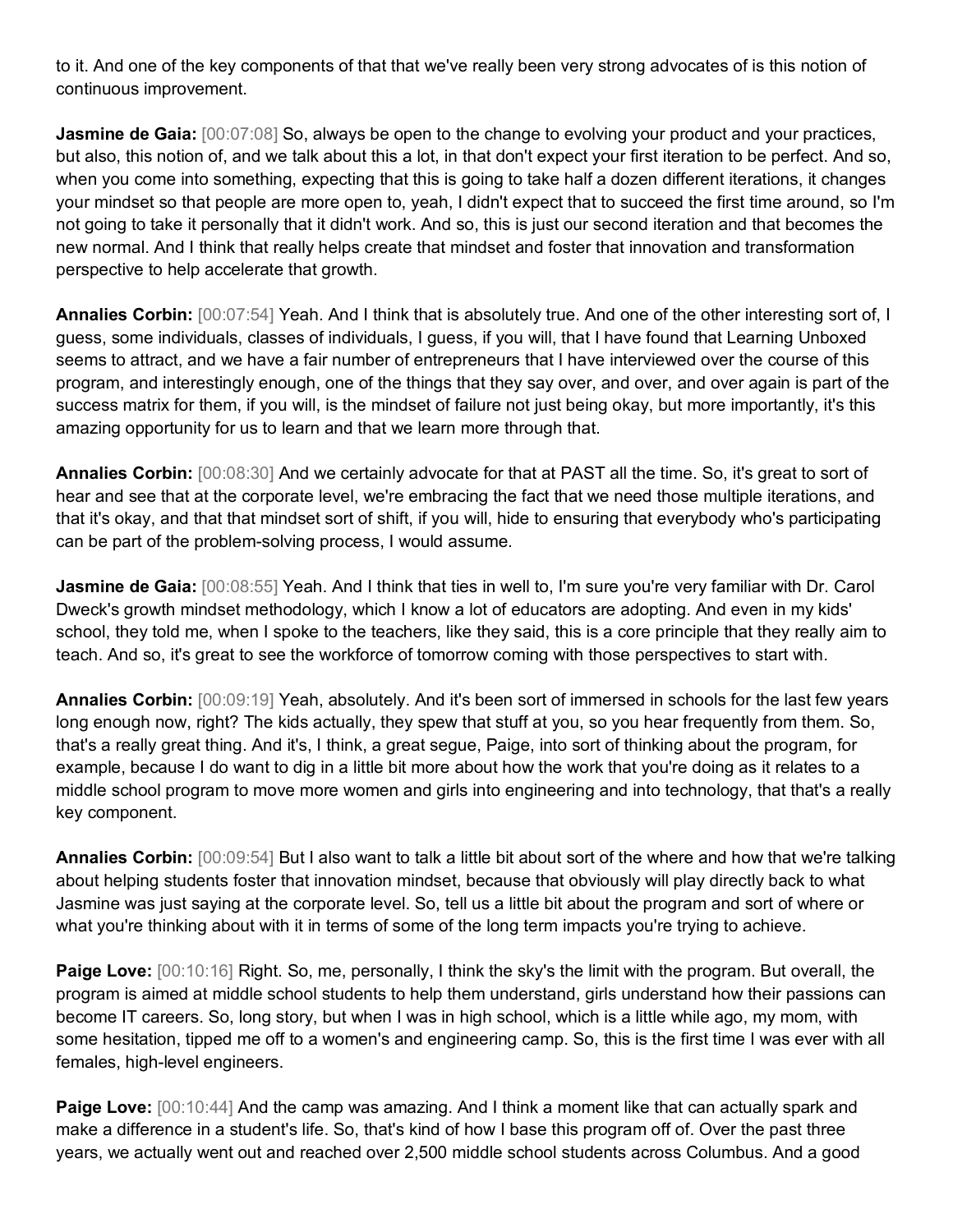portion of them actually did start taking computer science classes, which is great. And those are the kind of numbers we look at.

**Paige Love:**  $[00:11:08]$  There are tons of different stats and studies out there, but if you can get these students, these girls, and these minorities in classes, then you have such a higher chance to get them into STEM, and further and beyond. I think there's a big gap in the representation piece, so I think definitely, when I was in high school, I missed that. So, I think, oh, what are these engineers? And I just couldn't picture that female, that famous female engineer. So, I think as, hopefully, time progresses, they have more representation and role models out there for them. So, that's a big piece of the program.

**Annalies Corbin:** [00:11:43] And that's critically important, right? We hear people talk about it all the time. I can't be what I can't see, the flip side of that, though, and Jasmine and I talked about this last time a little bit, you also can't do what you don't know, which get sorted to that, sort of the bridging between what the program that Paige has developed in moving middle school girls. And hopefully then, they persist into that same interest in technology and engineering through high school, and ultimately, into post-secondary. And then, they eventually find themselves, Jasmyn, in Corporate America, right?

**Annalies Corbin:** [00:12:18] And so, I'm a bit curious sort of what does that sort of look like when these young women in particular, but any employee, so what does that look like? How do you ensure that if the new employees who come into any of these companies, don't already have a great solid foundation, and a growth mindset, and certainly, a mindset around innovation, how do you as a company then foster that? I'm really curious sort of about how you take the personal side of what's going on with the folks that want to work in these companies, and then just encouraging them to actually be part of that innovative team. What does that look like?

**Jasmine de Gaia:** [00:13:02] Yeah. So, I think part of it, it really does come back to the culture, and the mindset, and sort of those skills that we try and cultivate a lot of those soft skills. So, people may come in with the hard skills that you would expect. So, the technology, the data foundation, which is absolutely the right starting point, but then to continue on in a path that's very successful in an innovation or transformation-type career as some of those other skills, like almost as a wrapper around that become so critically important, like creativity and being able to think in very different ways.

**Jasmine de Gaia:** [00:13:38] And one of the things that we've tried doing is, so if you're a person who typically talks out your problems, try writing it down, try sketching out things on a whiteboard. Just try and like think about things from a different lens, or if you normally try and work through your problems by like just working out yourself, try brainstorming with a group of people. Like just kind of push your boundaries on how you even solve problems so you can open up your own creativity and kind of that different ways of thinking.

**Jasmine de Gaia:** [00:14:12] And I think the other piece is really around risk taking. So, encouraging people to not only assess the risks honestly with whatever initiative they're working on, but also, to be willing to take calculated risks and push the boundaries a little bit. And that kind of comes back to if you have a mindset of, I'm going to take this risk, but I don't expect it to be perfect on the first time, it gives you a lot more security net to kind of take those calculated risks.

**Annalies Corbin:** [00:14:42] Yeah, absolutely. It makes it a safe space for you. Absolutely.

**Jasmine de Gaia:** [00:14:48] Exactly. Yeah.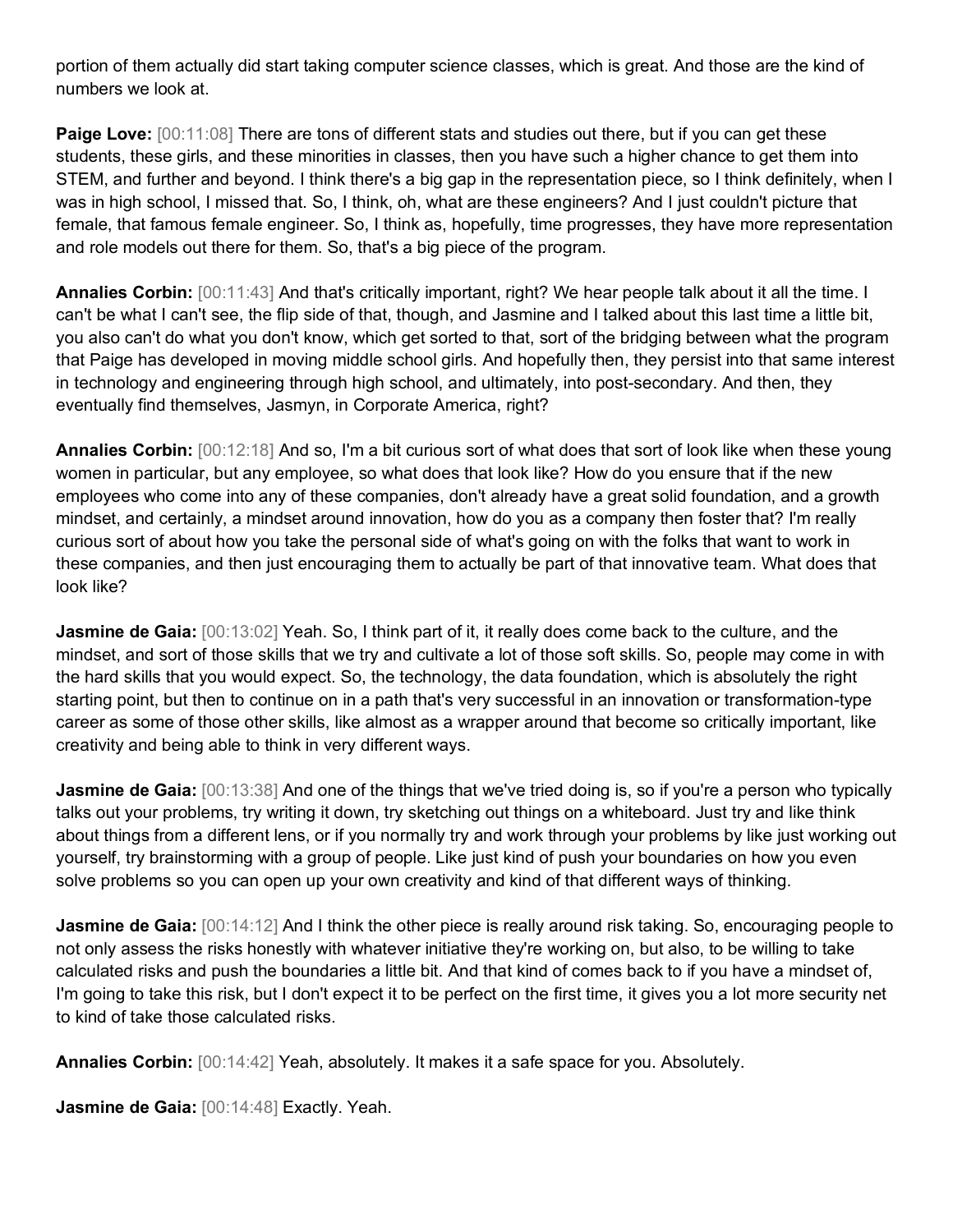**Annalies Corbin:** [00:14:48] So, Paige, how does what Jasmine's talking about then translate into the actual application within the program or the work that you're doing with schools? And then, the same question. And because I assume that it does, how is it translating specifically into your work inside this company? Because I would assume that there are some parallels there, right? Because what you're doing with kiddos, you're drawing from your own personal experience as well as your professional experience. So, how does that intersection work out?

**Paige Love:**  $[00:15:17]$  Right. And I think a big piece of it is understanding that when we are working with students, we need to be able to create these pathways. Like we can spark that interest, but we got to keep stoking that fire. So, if you do something with a middle school girl, and then you don't talk to them again, they might lose interest. It's like continuum. And I think a big piece is trying to figure out how do we build these pathways from youth to Corporate America, and then how do we sustain these pathways in Corporate America? I think a big piece is the inclusion piece.

**Paige Love:**  $[00:15:45]$  I have been the only girl on my team countless times. I've been the only female in engineering classes. And I think with any type of minority, you need to feel included, you need to feel like, hey, I belong here, I can do this, too. So, I think a lot of those just confidence building and community aspects really will help hopefully drive the numbers up to make tech more diverse. But I mean, only time can tell. I know there are tons of programs like mine and others out there that continue to work, and try, and build that inclusive and great environment for people to work in.

**Annalies Corbin:** [00:16:20] Yeah, absolutely. And there are a number of really fabulous programs. The reality is they don't really compete with each other, we need them all, right? Because not every program is going to speak to every participant. And so, we need the variety of opportunities. And we also need the ability to scaffold folks. I'm going to go to Paige's program, and then a few weeks later, the following summer, I'm going to go to another one to sort of see if the experience that I had was real.

**Annalies Corbin:** [00:16:45] And then, that's a funny thing to say, but that is, in fact, the reality. And when I interview kiddos who've gone through, I like to call them the serial STEM tryers, right? Because they're literally going from experience to experience to experience to experience. And we encourage that, because in part, you want the students to find the thing that they can be passionate about, because they will persist if they can find the thing to love and they can see themselves in that potential career, in that opportunity. And I think long term, they become much better, or great, or fabulous, or spectacular, even, employees, because they have so much confidence and they've found the thing that matters to them.

**Annalies Corbin:** [00:17:26] But the kids do tend to want and need to try different things to figure that out along the way. And so, I'm really curious, Paige. I want follow up with this piece before we move on, is, so as the girls are having these experiences with you in the program, how do you help them understand or identify that pathway opportunity? Because to your point, in many, many places, the pathways do not exist. We almost have to, as mentors, as women in whatever field, sort of help quasi-craft the opportunity along the way, I guess, if you will. So, what does that look like?

**Paige Love:**  $[00:18:08]$  Right. So, my program's main focus is to get them excited, help them understand how their passions can become IT careers, give them that awareness. And then, the big piece of it is I work with the local school districts to hopefully kind of do that handoff and get them into those computer science classes. And then, the additional piece is just showing them and giving them the additional resources that are in the community. Here in Columbus, we have tons of other great resources for students to get involved in technology.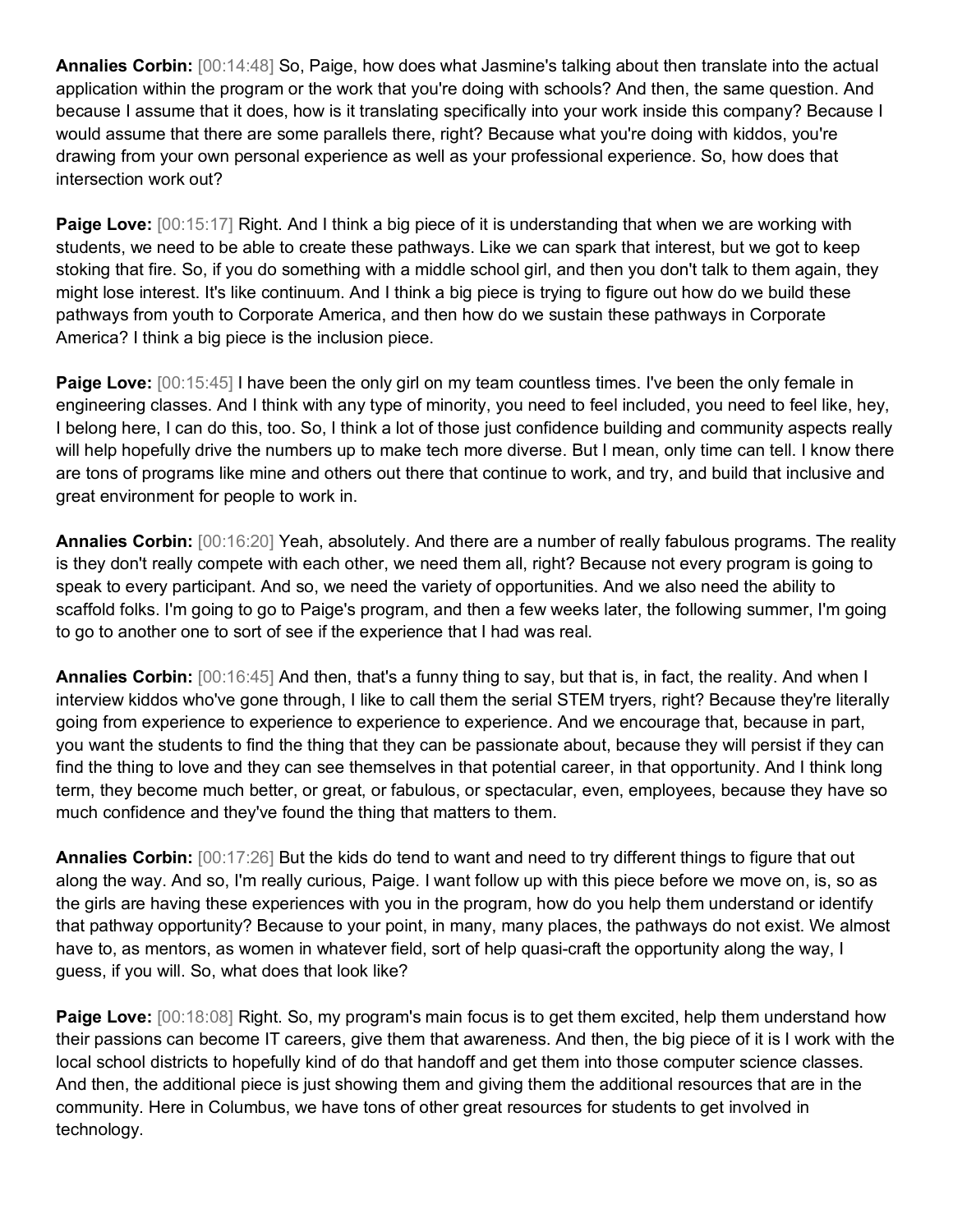**Paige Love:** [00:18:35] And especially moving into this digital space, there's a lot of different things online. And then, we also do different programs. We'll have speakers come into the high school. So, I think a big piece is a lot of the schools have the material, have the classes, it's just getting the students into those classes, getting them in there and having them build that confidence so that when they go, hey, you know what, I am going to major in engineering, and I can do this, too. So, it's just trying to address those pieces.

**Annalies Corbin:** [00:19:02] Absolutely. And so, Jasmine, so let's sort of fast forward a little bit, because kids have this great experience. Again, we get them through post-secondary, whatever sort of training that they need to have to find themselves in the space of work at some point along that journey. And so then, they show up and you're going to have these folks become part of your team, for example.

**Annalies Corbin:** [00:19:29] So, how is it or what is it, I guess, just to make sure that the listeners are really, really clear? Because we've talked in the previous episode a little bit about this notion of digital innovation, and what does digital innovation actually mean from an industry standpoint? And I'm really curious for you to help our listeners sort of really understand, what does that mean? And how does that then translate into the way you think about fostering innovation within teams?

**Jasmine de Gaia:** [00:19:58] Yeah, great question. So, as we think about digital innovation, I mean, it's just generally a very broad, all-encompassing term. And I think as we had talked about in the last podcast as well, it can apply to a whole host of different industries. And we often think of digital innovation as being sort of limited to high-tech companies and startups out in Silicon Valley. And it's really not that in my view.

**Jasmine de Gaia:**  $[00:20:25]$  I think digital innovation now applies to virtually every organization that has some interface with the customer, because your customer is going to be looking for new ways to engage with your organization, whether that's through their phone, or through machine learning, or AI, or other tools that you're using behind the scenes to provide them with a better experience. And so, that digital innovation, I think, really spans a whole spectrum of different applications, but ultimately, really references a new way of connecting and engaging with our customers in a way that's more meaningful to them, and uses technology and data to provide a much better experience.

**Annalies Corbin:** [00:21:06] And so then, how do you go from that deep understanding of the customer experience to the employee's role in innovation process? What does that look like? Because I think that's a piece that when I step back and I talk with entrepreneurs, or when I talk with teachers who are really trying to foster innovation or that innovation mindset, one of the things that they really, really struggle with, clearly because I hear this over and over again, is, how do I help people, with students, future employees, you name it, doesn't make any difference, how do I help them understand when and what innovation is when they're standing right in the middle of it? Because oftentimes, I think folks get so hung up on process pieces that they forget to look at some of the bigger picture as it relates to the opportunities that can come from innovative thinking or that mindset around innovation. So, how do you reconcile that, Jasmine?

**Jasmine de Gaia:** [00:22:06] Yeah, I would say from kind of two different dimensions. So, one is looking at, what are the problems that your customers are struggling with today? And really looking at the customer feedback, watching how they use your product, looking over their shoulder, and really like behind that glass, but having a bird's eye view into how they're engaging with your organization. And I think that helps you do what I call incremental innovation. So, improving the existing products that you have today. But the other dimension is really going outside the box, and saying, I know I have these assets in my hand from a product or a technology perspective.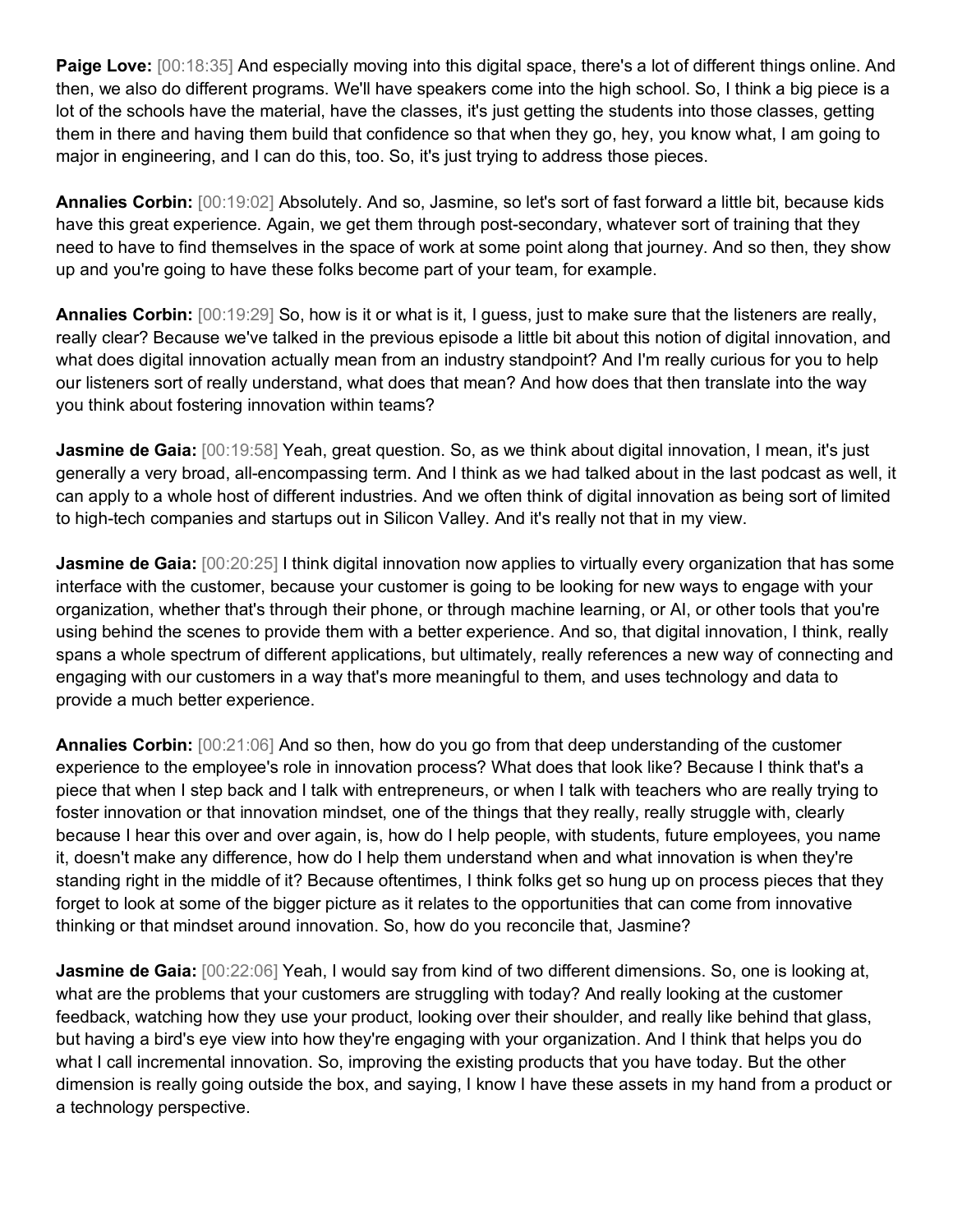**Jasmine de Gaia:**  $[00:22:45]$  And I know that these are the kinds of experiences that my customer is looking for. And how do I look beyond what my existing thing is, and take a blank sheet of paper, and figure out how to provide a new and really valuable experience that is completely like a step change from where you are today? And so, thinking about it from both dimensions, because you're almost trying to build a new car while you're also maybe improving the car that you're driving in right now, right? So it's always a balance, I think, for organizations between running the business versus transforming the business.

**Annalies Corbin:** [00:23:20] It is. There is no question. I will say in my own work that that's the day-to-day struggle, right? How do I stay in business, and at the same time, be innovative and stay just far enough ahead to make sure that I don't, back to something you said right when we started the conversation, so that you don't get behind, because if you get behind, it feels like, whether it's true or not, it's very, very difficult to catch back up. And especially if the market place is so fickle, it doesn't take much for you to lose them. And then, oh, my gosh, what are you going to do?

**Annalies Corbin:** [00:23:53] So, I appreciate that very much. Thank you for that, Jasmine. So, Paige, my question back to you then is, how do you then take what Jasmine was talking about and translate that in a meaningful way for students and educators when you go into these school settings, and you start talking about, and delivering this program? Because what Jasmine's talking about, at the end of the day, in many ways, I suspect, is sort of ground zero for helping folks understand how to participate actively, not just passively in the process of innovation.

**Paige Love:**  $[00:24:26]$  Yes. So, I had a manager a while ago told me that the biggest thing is being customer obsessed. So, I definitely bring that up. Especially like coming from an engineering standpoint, sometimes, you're not focused on that, but taking a step back and understanding, hey, the product I'm building, this is how it's going to be used. And then, I think a big thing is when I go and talk to schools and talk to teachers, it's all about lean principles, agile fits into their well.

**Paige Love:**  $[00:24:54]$  Like at the end of the day, we're trying to eliminate waste. So, I think kind of doing those type of principles, and then probably the biggest thing that I learned myself about innovation and the mindset of changing is that you always have to keep learning. So, I was on a panel the other day, and when I was talking to students, and they're like, what is the biggest thing you didn't know? And I think that is it.

**Paige Love:**  $[00:25:16]$  I thought I would come in, I would know what I needed to know and I would just work. But at the end of the day, like I learn new things every day and I have to block off time to continue to learn new things. So, I think talking to the students that like at the end of the day, your job of learning is never over. And if you can continue to learn, and continue to adapt, and be able to take these topics, and apply them, then you will be successful with innovating.

**Annalies Corbin:** [00:25:40] Yeah. No, absolutely. And I appreciate that so much. I often tell students, tell my staff, tell myself, remind me, the minute you think that you're finished and you can sort of take a break, take a breath from learning, you're lost, because you're behind at that point. And it's an unfortunate thing, but a true thing. But I also actually think there's probably some greatness in that moment. So, Jasmine, that gets me back around, if you will, to the employees who are not our Gen Z, not even our millennials, but who have been working for 25, 30 years.

**Annalies Corbin:** [00:26:25] Life expectancies are much longer than they used to be and people are not retiring. It's sort of at the same rate and pace despite sort of the baby boomer thing that's happening, especially in the STEM fields. But the reality of it is people's working lives are much longer in their productivity. So, the flip side of this whole conversation then is, how do you take that same opportunity to be transformative,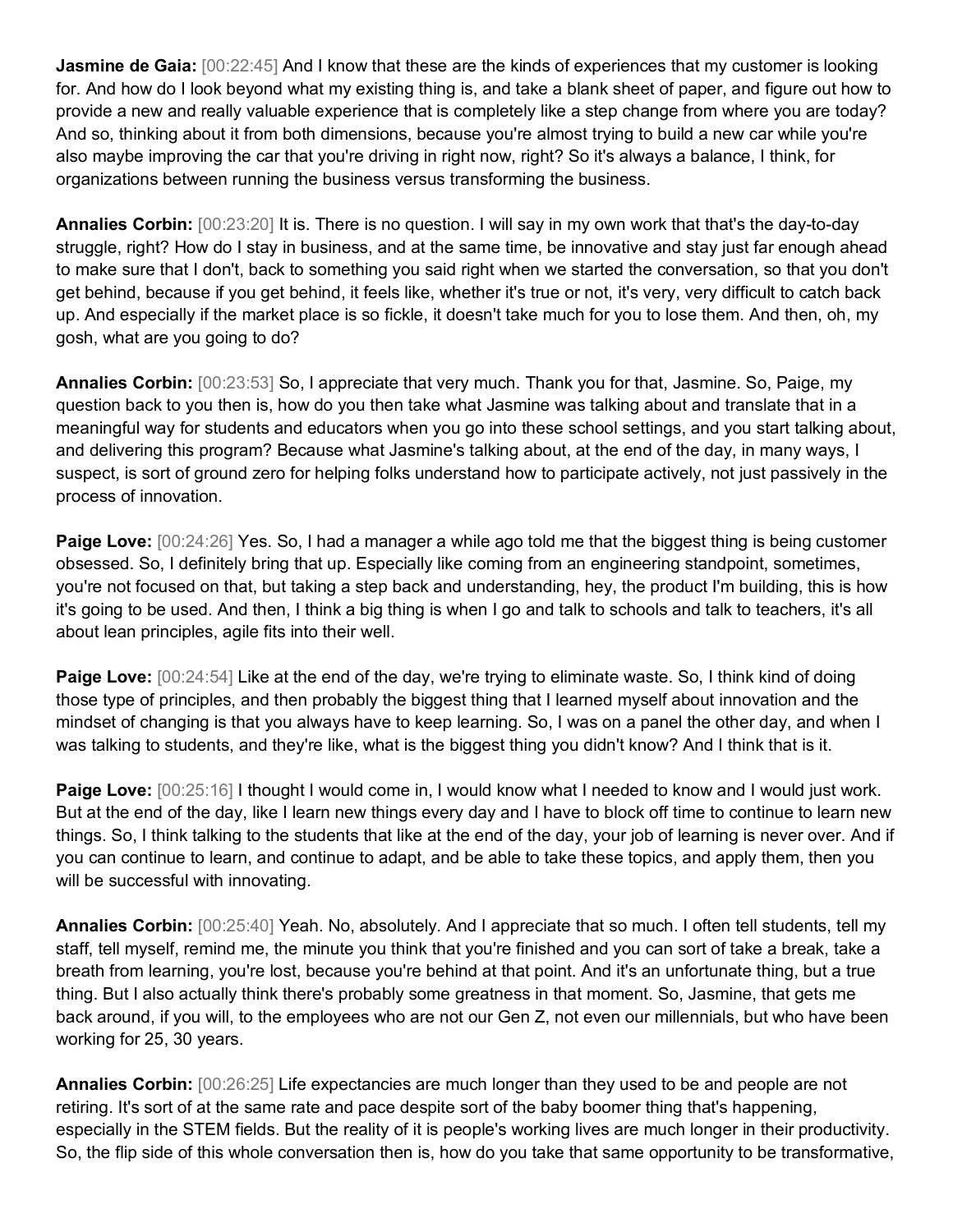and constantly innovate, and help older working populations be as much a part of the new innovations as before? Because in some places, that is not happening.

**Annalies Corbin:** [00:27:01] I have no idea what's happening within your own company, and it's a generalization more than anything else, but I do hear a lot of chatter about, well, what are we going to do about our workforce that is our institutional knowledge, but they're not they're not necessarily always amping up or their own professional development? Somewhere along the way, there was a halt or pause, because of expectations around work, and life, and retirement that no longer hold true. What do we do with that?

**Jasmine de Gaia:** [00:27:27] Yeah, that's a terrific question. I would say, even coming back to Paige's point as well, like regardless of what your age is, the objective is still to provide value to the customer. And if you can find a way to continue to do that, that's going to make the difference, right? And that's where the innovation and sort of that mindset will come from. And I think we've tried to break down sort of this telephone game of, well, the customer has some feedback, and then it has to go to a product person who's going to then write some requirements, and then they're going to throw it over the wall to a developer, who's then going to blindly code it.

**Jasmine de Gaia:**  $[00:28:06]$  And if you can eliminate all of those steps in the conversation, and I think regardless of your age, but particularly for older individuals in engineering organizations, get out there a little bit more, engage with your customer service team and see if you can get a hold of the customer complaints that are coming in or the feedback or suggestions that folks have.

**Jasmine de Gaia:**  $[00:28:31]$  I think it's a great way to really reframe someone's role in the organization as really being committed to the next iteration of the organization. And it may be that because they're not on their phone all the time in the same way that Gen Z individual might be, they may not be providing sort of some of the transformational innovation, but they can absolutely support that incremental innovation, which is still equally valuable to an organization.

**Annalies Corbin:** [00:29:01] Yeah. And in many ways, that's sort of the years of experience, right? We cannot underscore that, right? So, often times, I wonder if that sort of gets into one of the components that we really advocate a lot for in the K-12 space, and certainly, even into the undergraduate space and post-secondary is really around this idea that the greatest problems get solved by the most diversity, if you will, of thought around that team.

**Annalies Corbin:** [00:29:34] And so, I am really curious, Paige or Jasmine, either one of you opt in here in terms of the way companies are thinking about their teams and the work that they do. There was a period of time, it was very, very common, back to your point, Jasmine, about, we're going to take this call, we're going to get the feedback, and it's going to go here, and then it's going to go there, very, very siloed in the way that we thought about the work internally. Is that still the case or are we starting to really sort of see a greater diversity of components on teams?

**Annalies Corbin:** [00:30:08] So, your engineering versus your product design versus your customer experience being more integrated, or is that not the case? Because certainly, in the K-12, we're really advocating for us to lose some of the manmade boundaries, I guess, if you will, about the way we think about the things that we teach, in the way that, certainly, we're going to learn. So, what does that look like right now inside of industry?

Jasmine de Gaia: [00:30:33] Paige, why don't you take that first?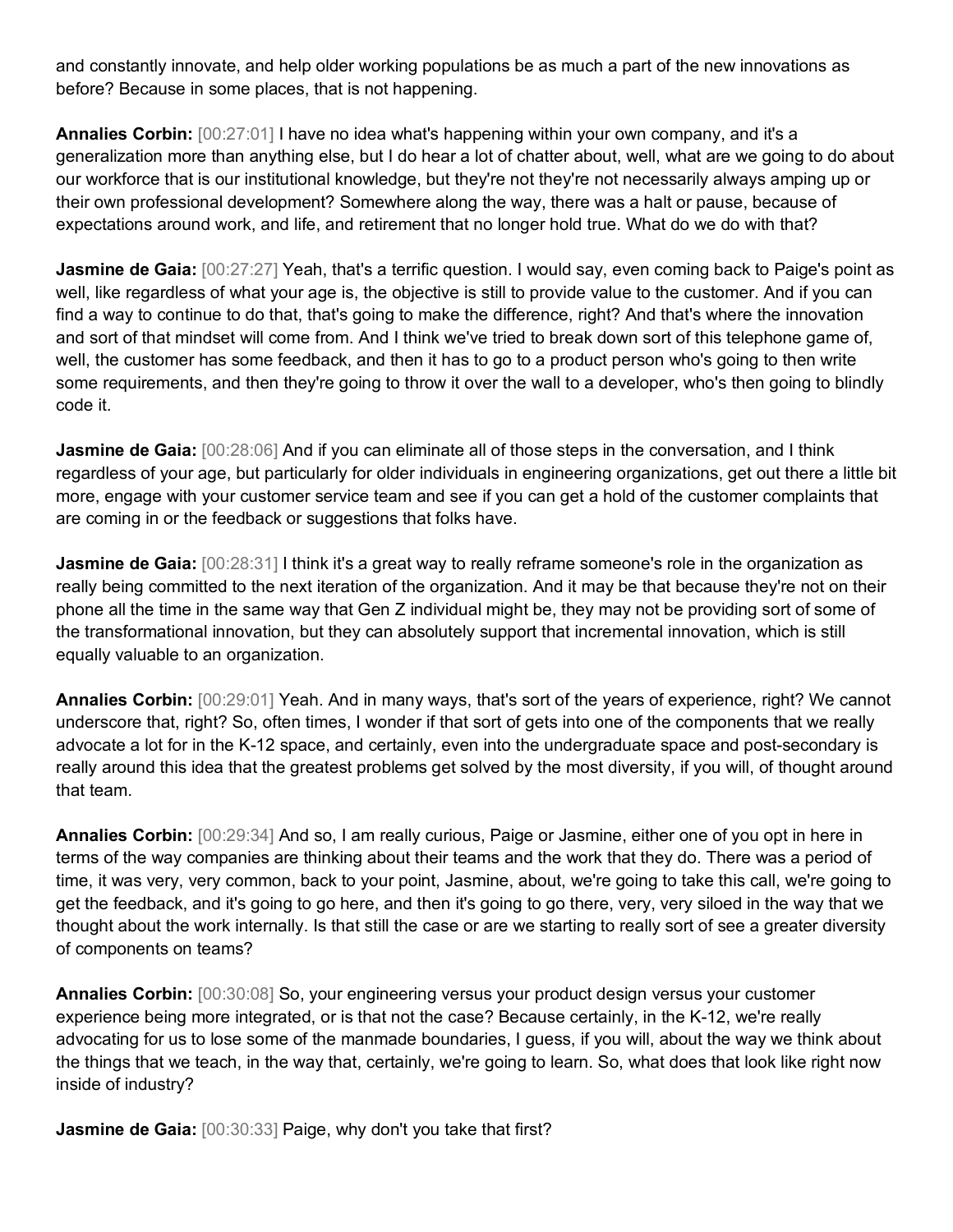**Paige Love:** [00:30:35] Okay. I guess just the first thing that came to my mind is I actually read a book, it was called Extreme Ownership, but part of that is like everybody does have an ownership, everybody's a leader, and being able to take ownership of what you're building. So, for me, as a software engineer, I want to know like, what does that customer think when they're using it?

**Paige Love:** [00:30:54] And I think the ability to feel empowered, to have these conversations, to communicate respectfully to my peers, and be able to innovate. And at the end of the day, our job is for the customer. So, whatever I'm doing, I need to make sure that I'm being a leader and an owner of what I'm building from that software end and making sure that my communication is effective. And I've definitely seen a huge transformation since I've been there as well. And to just like being customer-obsessed.

**Annalies Corbin:** [00:31:26] Customer-obsessed, I like that. I also love the notion of, you're a builder and an owner. That's a fabulous piece of that mindset conversation, I think, that we were having before. Jasmine, do you have anything to add?

**Jasmine de Gaia:** [00:31:38] Yeah.

**Annalies Corbin:** [00:31:38] Yeah.

**Jasmine de Gaia:** [00:31:38] I wanted to add, from a diversity and inclusion perspective, we have seen even these small examples, and this was an interesting example we had, where the team was building out test accounts to validate some of the work that they were doing. And the names that we used for those test accounts were very simple, generic-type names. And as we went through it, we found that those test accounts weren't always working, because people have really long names from other countries.

**Jasmine de Gaia:** [00:32:08] They have hyphenated names. And so, even just having that diversity of thought, that really helps the team, as we thought through this, to say, hey, we're not going to catch some of these potential issues in our end product if we don't bring that kind of diversity of thinking into every aspect of the product design, and development, and release to really make sure that you're accounting for your entire customer base, not just a subset of them.

**Annalies Corbin:** [00:32:37] Absolutely. And super important. So, from an industry standpoint, you don't want to miss. So, absolutely. Absolutely. I always like to end this program recognizing that I've got folks who listen, who come from all over the world in different scenarios, sort of different ecosystems, imagining that they just heard this conversation, and they're sitting back, thinking, oh, my goodness, especially for our teacher followers, what could I be doing to make sure that my students are really embracing an innovation mindset? So, Paige, I want to start with you. What would your one piece of advice be if a teacher said to you, hey, what could I do to make sure that my students are really gaining this experience and the time that I have with them?

**Paige Love:**  $[00:33:23]$  I guess really, a big piece would be the empowerment and the ability for them to be creative and to design, but then have that ownership piece so that they can be innovative. So, it's like I own this product, I own this project, this is how I went through my whole design thinking and this is how I came to that conclusion, because I think those traits are still valuable today in any type of working environment.

**Annalies Corbin:** [00:33:46] Absolutely. I would agree with that. Jasmine, same question to you.

**Jasmine de Gaia:** [00:33:50] Yeah, I would build on that. I think Paige is exactly right, that ownership. And then, on top of that ownership, layer on top of it the notion of, it's okay to not be right the first time around, and to iterate, and to continuously grow, and keep improving, and just maintain that mindset of, my expectation is